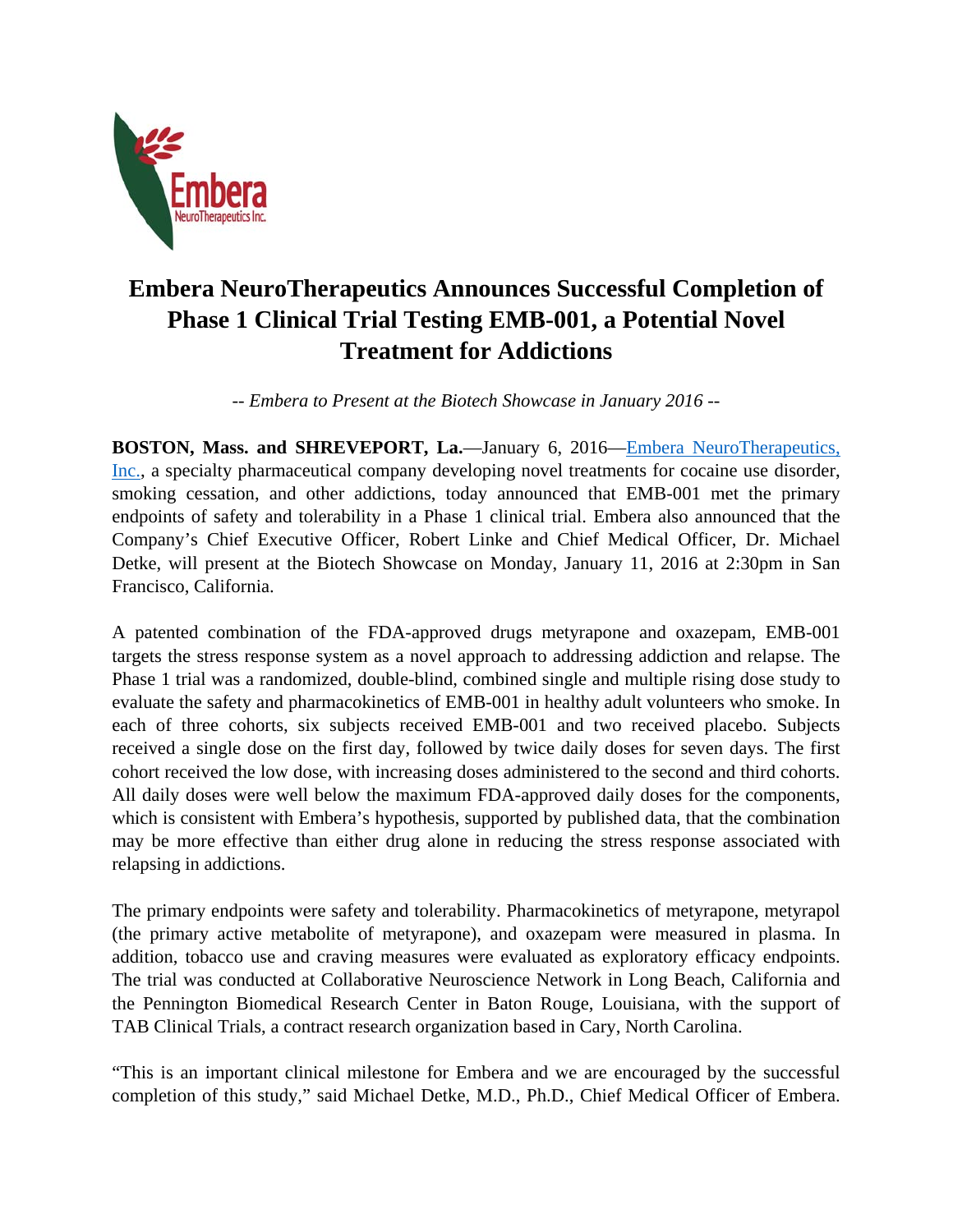"The success of this study provides a strong rationale for the continued development of EMB-001 for the treatment of substance use disorders, an area in which there are very few treatments either approved or in clinical development."

Previously, EMB-001 was tested with promising results in a published pilot study in cocainedependent human subjects, as well as in published nonclinical models of nicotine, cocaine and methamphetamine dependence. Nearly one million U.S. citizens suffering from cocaine use disorder have no approved treatment option, and current treatment options for tobacco use disorder have limited efficacy and/or pose safety concerns.

"We are proud to be progressing in our mission to address serious needs in addiction disorders," said Robert Linke, Chief Executive Officer of Embera. "EMB-001 has demonstrated continued promise in the clinic and we look forward to participating at the Biotech Showcase."

More information about Embera's Phase 1 clinical trial is available at Clinicaltrials.gov (Identifier: NCT02406066). Detailed Phase 1 results will be presented at a future medical meeting.

## **About EMB-001**

EMB-001 is a patented combination product comprising two FDA-approved medications, the cortisol synthesis inhibitor metyrapone and the benzodiazepine oxazepam. The innovation is based on insights into the physiologic responses to chronic stress in addiction. EMB-001 is thought to act by mechanisms distinct from those of existing addiction treatments and is hypothesized to reduce the increased activity in the stress response system induced by cues that contribute to the acquisition and maintenance of addiction.

EMB-001 may potentially reduce the cravings and loss of control that drive addiction by uniquely targeting multiple pathways, thereby possibly maximizing potential efficacy as well as minimizing safety and tolerability concerns. Therapies that break these barriers and result in long term abstinence and recovery would be significant contributions to the treatment of a broad range of addictions.

## **About Embera NeuroTherapeutics**

Embera NeuroTherapeutics, Inc. is a clinical-stage pharmaceutical company focused on treating a broad range of addictions where the major clinical challenge is a limited range of effective therapies. Embera is developing a novel drug combination (EMB-001) targeting specific brain functions related to stress response that drive craving and relapse associated with these disorders. Embera is advancing EMB-001 development programs in cocaine use disorder and smoking cessation. www.emberaneuro.com

## **Contacts**

Bob Linke